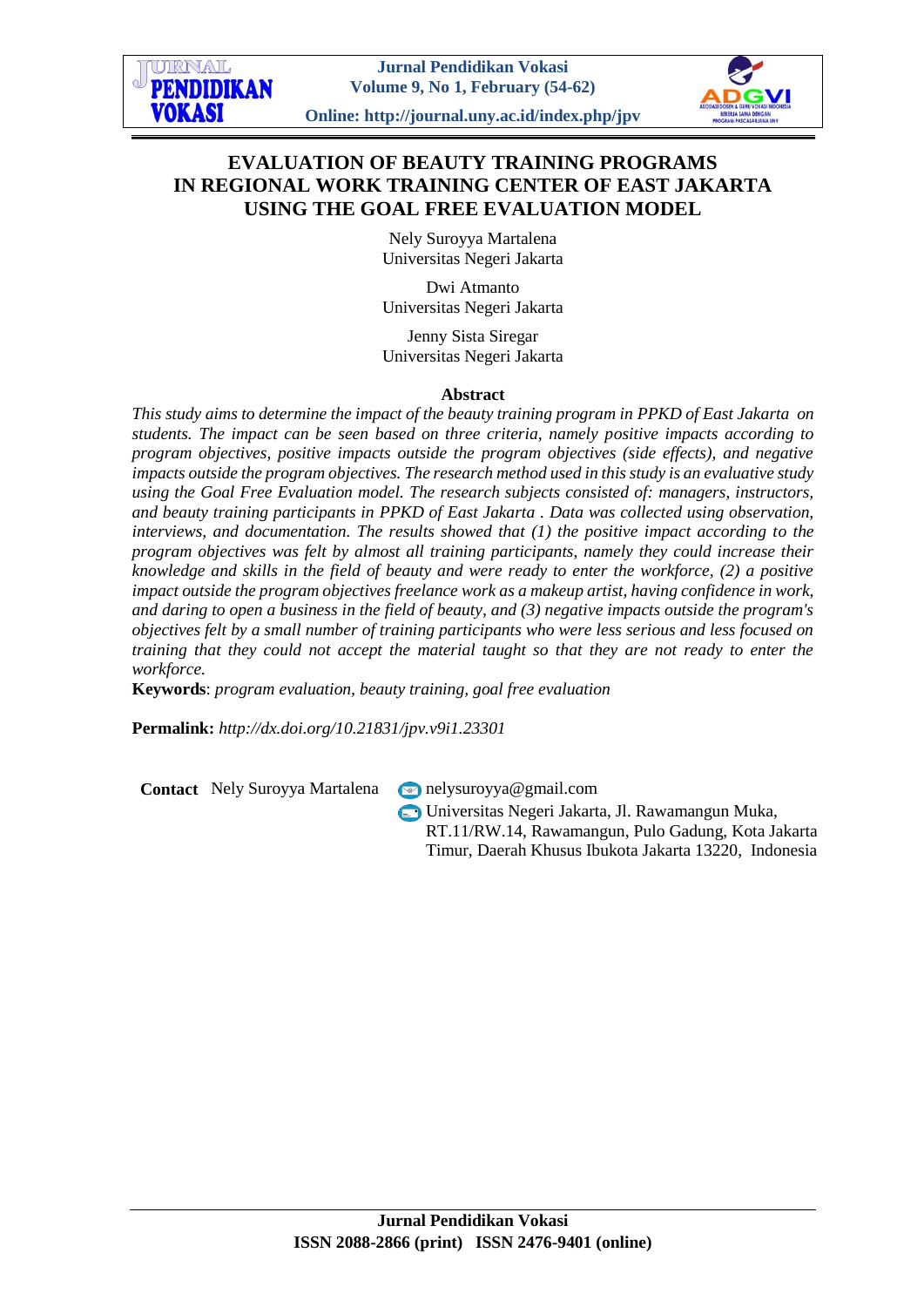#### **INTRODUCTION**

Jakarta as the capital city of the country has a dense population. According to the DKI Jakarta Central Statistics Agency (*Badan Pusat Statistik*/BPS), DKI Jakarta residents in 2017 were 10,177,924 people with an area of around 661.52 km². The denseness of the population in Jakarta has made it increasingly fierce competition to get jobs with the quality of human resources (HR) needed even higher. If people cannot compete with the quality of their human resources, unemployment will occur.

Based on data obtained from DKI Jakarta Central Statistics Agency, the Open Unemployment Rate (TPT) in 2017 was 293 thousand people or 5.36 percent. That number decreased from 2016 amounting to 306 thousand people or 5.77 percent. When detailed according to districts / cities, the highest TPT is in East Jakarta at 9.13 percent. Then followed by North Jakarta and Central Jakarta at 7.31 percent and 6.51 percent.

Therefore, it is necessary to develop human resources as an effort to eliminate the gap between the capabilities possessed by the workforce and the desired work targets. The role of government is needed as an agent of development in overcoming social problems regarding human resources. According to Suyono (2014, p. 48), "The development of its essence is planned change towards a better way to improve the quality of life and human wellbeing". Therefore, the development or improvement of the quality of human resources is a very important form of development. The development or improvement of the quality of human resources can be done through the learning process in education and training activities. The learning process in education and training can change human behavior towards a better direction towards improving quality and welfare.

One of the Training Institutions established by the government as a development agent to develop the human resources needed by the work industry is the Regional Work Training Center (*Pusat Pelatihan Kerja Daerah*/PPKD) of East Jakarta. PPKD is a Regional Integrated Service Unit (*Unit Pelayanan terpadu Daerah/*UPTD) under the responsibility of *Dinas Tenaga Kerja dan Transmigrasi* (Disnakertrans) led by a Chief who is responsible to the Head of the Manpower Office. PPKD has the task of conducting job training carried out both in institutional and outside training around the region and employment in the small and medium business industry. The work training program implemented is one of the government's efforts through the Manpower and Transmigration Office to address labor issues, ranging from the increase in the workforce, unemployment, employment, increasing mobility of the productive age population, to the low quality of the workforce.

Based on data obtained from the DKI Jakarta Central Statistics Agency, the DKI Jakarta Open Unemployment Rate (TPT) in February 2018 was 5.34 percent. The work force in February 2018 was reduced by 0.60 percent compared to February 2017. The highest TPT was in East Jakarta at 9.13%. Then followed by North Jakarta and Central Jakarta at 7.31 percent and 6.51%.

PPKD was built to overcome labor problems by developing human resources through training in various vocational fields that could be chosen according to the interests of the job seeker community. That way, it is hoped that it can attract many job seekers to become trainees. According to Ivan Hanavi "Vocational education and training in essence is a place to prepare a knowledgeable, skilled, and personable workforce to meet the expectations of the world of work and industry" (Hanafi, 2012).

PPKD of East Jakarta has fifteen vocational fields, one of which is the field of Beauty. The training program in PPKD of East Jakarta has 4 classes each year. In 2018, class I starts on February 26 - April 28, 2018, class II starts on April 30 - June 18, 2018, class III starts on July 23 - September 22, 2018, class IV starts on September 24 - November 28 2018. Beauty training is included in the new department program that was formed in 2013. Until 2018, PPKD of East Jakarta has graduated 380 Beauty training participants.

Seeing the development of an increasingly developing work world, this field of beauty is in great demand by women in general, because the field of beauty business is needed to support the appearance of modern women and can be used as a livelihood. However, the existing human resources in DKI Jakarta have not been fully fulfilled to work in the field of beauty. This is in accordance with the statement of one of the 4th generation students in 2018 who stated that she was interested in participating in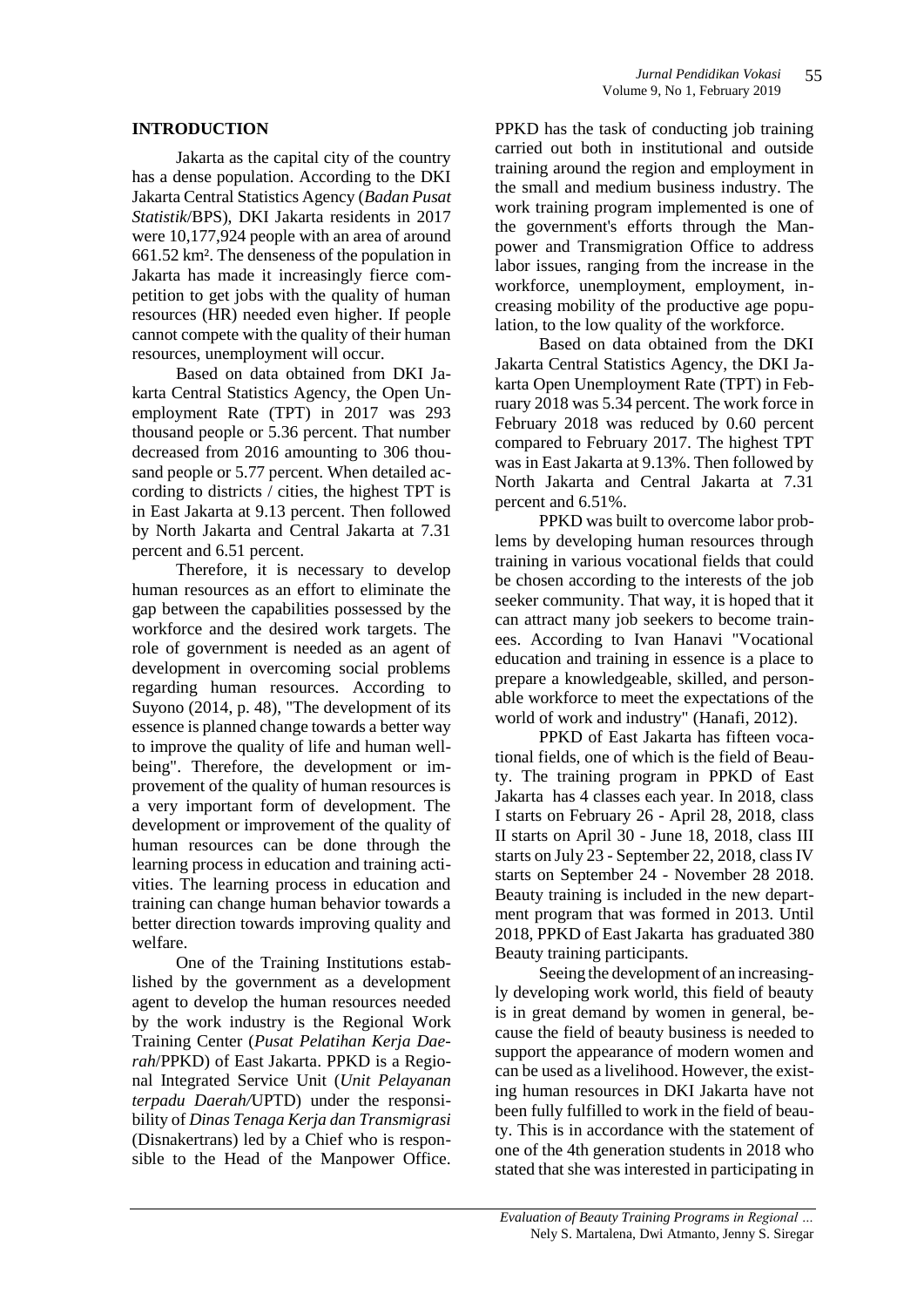the Beauty training in PPKD of East Jakarta because the field of beauty is currently developing and becoming a trend especially to become an artist makeup in the Capital City. By participating in this Beauty training, he hopes to be able to increase his knowledge and skills in the field of beauty so that he can compete as a competent makeup artist.

The existence of this beauty training is expected to be an instrument of human resource development that can transfer knowledge, skills and productive work ethics. The majority of students who take part in this beauty training program are young women who have just graduated from high school and housewives who are looking for provisions to enter the workforce in the field of beauty.

The existence of beauty training in PP-KD East Jakarta which runs according to Governor Regulation No. 33 of 2015 concerning the Formation, Organization and Work Procedure of PPKD of East Jakarta (Gubernur Daeraha Khusus Ibu Kota Jakarta, 2015) is expected to be the right solution for job seekers (unemployed), especially young women and housewives who do not have human resources that are in accordance with the needs of the workforce and have difficulty finding work. The community that participates in the Beauty training program in PPKD is taught to include the ability of theory and practice in accordance with the demands of work, so that they can empower themselves.

The training program as one of the HR development strategies requires an evaluation function to determine the effectiveness of the training program in question. Evaluations that are often understood in the world of education and training are limited to assessment. The assessment to find out the mastery of the training material was done formatively and summatively. When an assessment has been made, it is considered that the evaluation has been done. Such understanding is not too precise. The implementation of the assessment tends to only see the achievements of the learning objectives. In fact, the educational process is not only the value seen, but there are many factors that make a program successful or not. Assessment is only a small part of the evaluation. Evaluation must also be understood as part of supervision. Evaluation does not only deal with values measured based on solving problems, but evaluation of education and training programs will examine many factors. Program evaluation can be concluded as a process of information seeking, information discovery and information determination that is presented systematically about planning, values, goals, benefits, effectiveness and suitability of something with the criteria and objectives that have been set.

The evaluation model that will be used in this study is the goal free evaluation (GFE) model to determine the extent of the impact of the beauty training program in PPKD on students. This GFE model focuses on behavioral changes that occur as a result of the program being implemented, seeing side effects both expected and unexpected, and comparing with before the program is carried out.

Program evaluation is very much a model, according to the purpose of the study, the goal free evaluation (GFE) model developed by Scriven (1991) is used, which is interpreted as a reality-based evaluation or independent evaluation (Youker, Ingraham, & Bayer, 2014). Furthermore, Scriven provides a more detailed description that in the GFE model, goals are made as an important starting point for evaluations, meaning that objectives do not have to be taken but examined and evaluated (Scriven, 1991). GFE models are also often referred to as effects model evaluations or effects models, which involve a wider scope. Stufflebeam and Coryn also explain that GFE is an innovative approach that is oriented towards consumers of evaluated programs (Stufflebeam & Coryn, 2015).

In the GFE model the goal is to be an important starting point for evaluating, meaning that the objectives do not have to be taken but examined and evaluated. The GFE model focuses on the actual results of an activity program, not only recording the goals set, this model is able to identify the results of records that cannot be identified by the program designer. Through a blatant or hidden process the GFE model seeks to collect data in order to form program descriptions and identify accurate processes. Furthermore, Scriven provides a more detailed description that in the GFE model, the goal is to be an important starting place for evaluating, meaning that the goal does not have to be taken but is examined and evaluated (Scriven, 1991). The model can be seen in the Figure 1.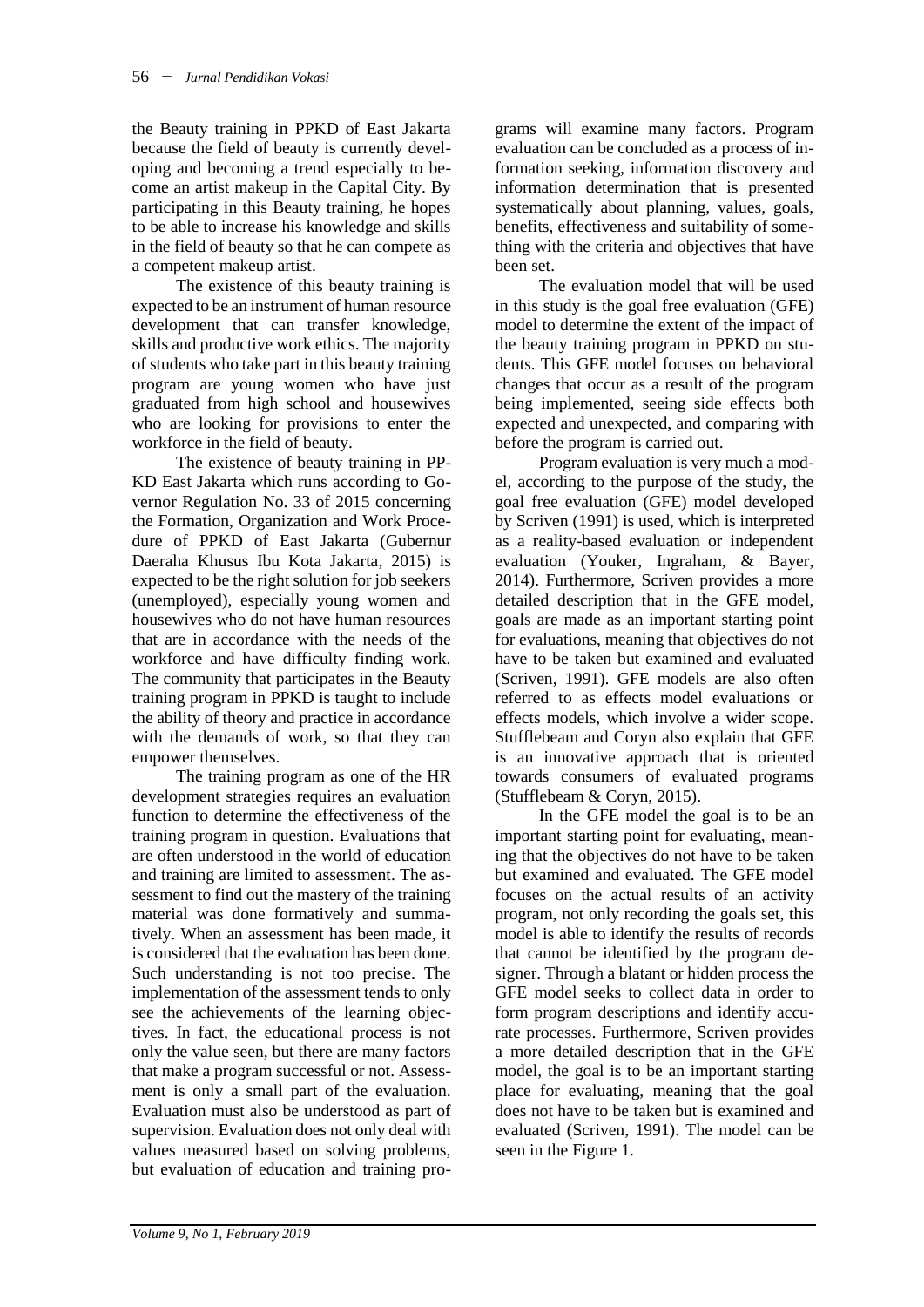

Figure 1. Adaptation from Scriven Goal Free Evaluation Model (1972)

Based on the above picture and the previous explanation it can be concluded that the use of the GFE model in this study is because this evaluation model pays attention to the impact of the program both positive and negative impacts and other side effects. The intended impact is the impact experienced by consumers or program objects or program objectives, namely students, so that the object of research is focused on students.

From the implementation of the Beauty training program, the positive impact of the program will be known, namely the impact that arises from the program that is in accordance with the objectives, negative impacts, namely unwanted negative impacts and side effects that arise that are positive but outside the program objectives. Work procedures in carrying out data mining intentionally do not focus on objectives but the program objectives are used as a platform to find out the impact of the program.

Free evaluation of objectives used by researchers based on what is done by the program, in this case the results of the implementation of Beauty training are not what the program aims to be. Goal-free evaluations have the opportunity to adjust needs to the objectives. The problems to be investigated are the results of the Beauty training program. The implementation of the Beauty training program in PPKD of East Jakarta needs to be evaluated in order to obtain an overview and the benefits and shortcomings that exist in implementing the Beauty training program for students with the existence of the program.

This Goal Free Evaluation evaluation model has its advantages and disadvantages. The strengths of the goal-free model include: (a) the evaluator does not need to pay attention to the details of each component, but only emphasizes how to reduce bias. (b) this model considers users as the main audience. Through

this model, Scriven wants evaluators to measure the impressions obtained from a program compared to user needs and not compare them with advocates. (c) The influence of the concept on the community, that without knowing the purpose of the activity that has been carried out, an assessor can conduct an evaluation. (d) Another advantage, with the emergence of the free model of objectives proposed by Scriven, is to encourage consideration of any possible effects not only planned, but also other side effects that arise from the product.

However, what is proposed by scriven also turns out to have weaknesses as follows: (a) The free model of this goal is generally free to answer important questions, such as what effects have been taken into account in an event and how to identify those influences. (b) Even though good free-purpose ideas for assisting activities parallel to evaluation on the basis of honesty, at a practical level scriven is not very successful in describing how evaluation should actually be carried out. (c) Not recommending how to produce a needs assessment even if it ultimately leads to needs assessment. (d) Required evaluators who are truly competent to be able to carry out this model evaluation. (e) The systematic steps that must be taken in the evaluation only emphasize the target object. Goal Free Evaluation is a program evaluation point, where the object being evaluated does not need to be related to the object or subject's purpose, but directly to the implications of the existence of the program whether or not the object is based on an assessment of existing needs.

Written data obtained by researchers from PPKD of East Jakarta about graduates is that not all graduates are known for their work. Even though there are graduates monitoring and marketing. And the influence or impact of training participants after attending beauty training was not evaluated by PPKD of East Jakarta . Therefore, an evaluation is needed to determine the impact of Beauty training conducted by PPKD of East Jakarta to assess and make improvements needed in Beauty training activities.

From the background above, there are a number of issues that need to be examined, including: (1) how is the implementation of a beauty training program viewed from the components of socialization, selection, training, certification, marketing and monitoring?, (2)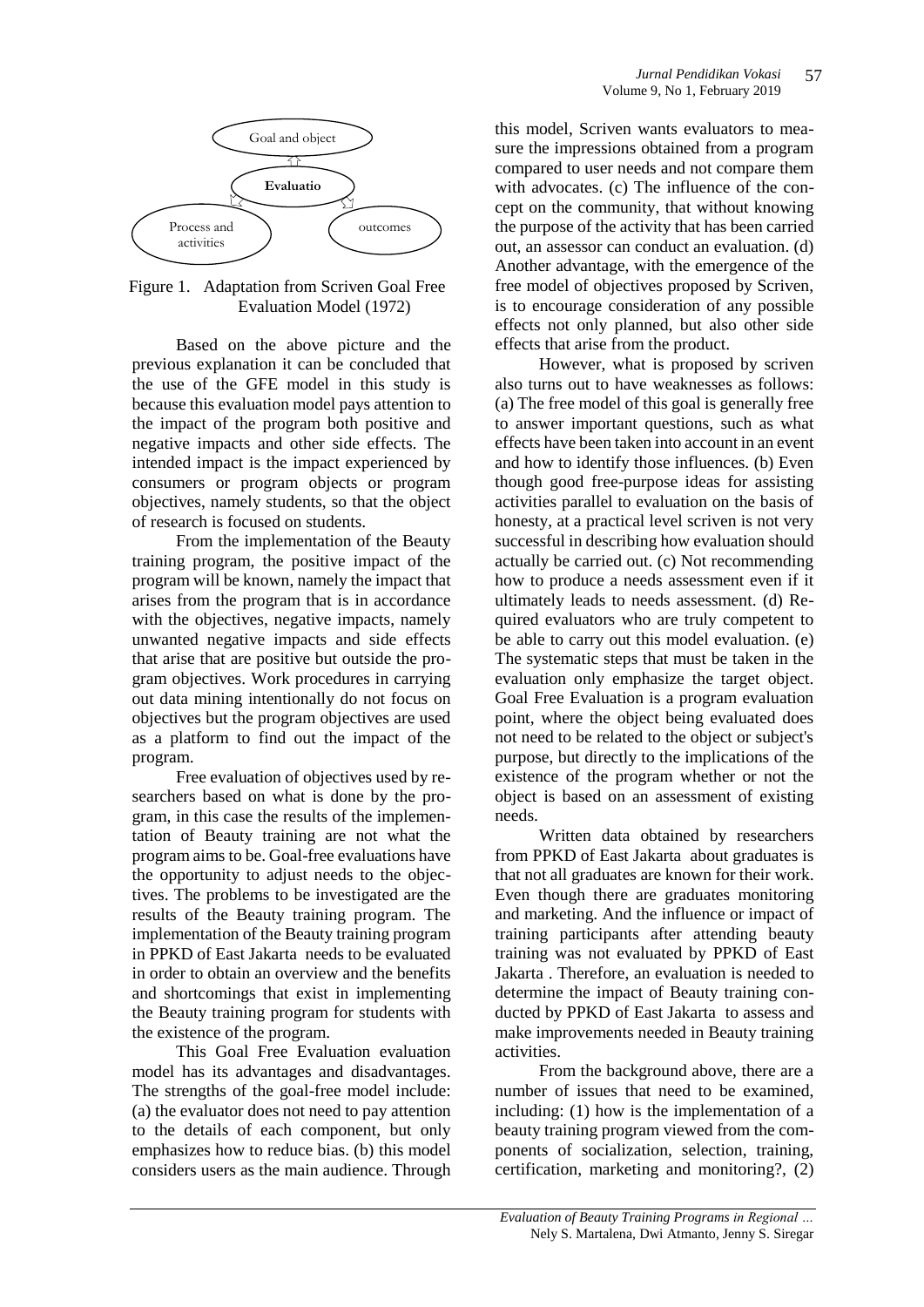what are the results (results) from the implementation of the PPKD of East Jakarta beauty training program based on three criteria, namely positive impacts in accordance with the program objectives, positive impacts outside the program objectives (side effects), and negative impacts beyond the program objectives?

This study aims to obtain information about the implementation of the PPKD of East Jakarta beauty training program and its impact on training participants seen based on three criteria, namely (1) positive impacts according to program objectives, (2) positive impacts outside the program objectives (side effects), and (3) negative impacts outside the objectives program evaluation using the Target Free Evaluation model.

The benefits of this research are that decision makers and interested parties can obtain information about the effectiveness of the PPKD of East Jakarta beauty training program in terms of socialization, registration, selection, training, certification, marketing, and monitoring components so that later can make improvements or improvements to the implementation beauty training program in PPKD of East Jakarta based on several recommendations that have been given.

There are several results of the research behind this research, one of which is research about the use of the Goal Free Evaluation model in evaluating superior school programs SMAN 2 Sangatta Utara with the acquisition of research results that are positive impacts and side effects greater than the negative impact, indicating that the program has succeeded but the negative impacts that arise still must be considered and corrected so as not to disturb the stability of the program that has been good (Rubito, 2016). In addition to the research behind this research, there are also studies related to this research, one of which is research on efektivitas Program Pelatihan Kecakapan Hidup (*life skill*) bidang tata rias pengantin pada remaja putus sekolah di Lembaga Kursus dan Pelatihan (LKP) Kota Cimahi Provinsi Jawa Barat (Ramadhania, 2016). The research has similarities to those carried out by researchers in terms of the object under study, namely about training in cosmetology or beauty skills. The difference lies in the purpose of the research, where research conducted by Ramadhania (2016) aims to obtain descriptive re-sults/descriptions of the extent of the effec-

tiveness of the training program, while the research conducted by researchers aims to determine the impact of the training program. Research on beauty or cosmetology training is rare because the field of beauty in the world of education is relatively new. Therefore there is a need for the role of students, students, lecturers, and re-searchers to conduct research in the field of beauty because of the growing age making the field of beauty increasingly influential in the world of education, development, economics, social and so on. From some of the problems expressed in the implementation of beauty training and the study of some of the results of previous research that are relevant and the background of this research, the researchers were interested in conducting research on evaluating the beauty training program in PPKD of East Jakarta using the Goal Free Evaluation model.

## **RESEARCH METHOD**

This research is a study that uses a qualitative approach, because in the implementation of this evaluation will look for deep and extensive information to get a comprehensive picture of an object being evaluated. The object evaluated was the PPKD of East Jakarta beauty training program in terms of the components of socialization, selection, training, certification, marketing and monitoring.

The research method used in this research is evaluative/evaluation studies, because they want to evaluate a program / activity in one particular unit, in this case is beauty training conducted in PPKD East Jakarta. The research design used in this study is the Goal Free Evaluation evaluation model. The research period is conducted for 10 months from February to November 2018. Subjects involved in this study consisted of: 2 managers, 3 instructors, and 15 beauty training participants in PPKD of East Jakarta .

The method of data collection is done by observation, interviews, and documentation. Data analysis on evaluation of the beauty training program in PPKD of East Jakarta was reviewed from the components of socialization, registration, selection, training, certification, marketing, and monitoring. The data analysis technique used is qualitative descriptive data analysis of Miles & Huberman's (1994) models which can be described as follows: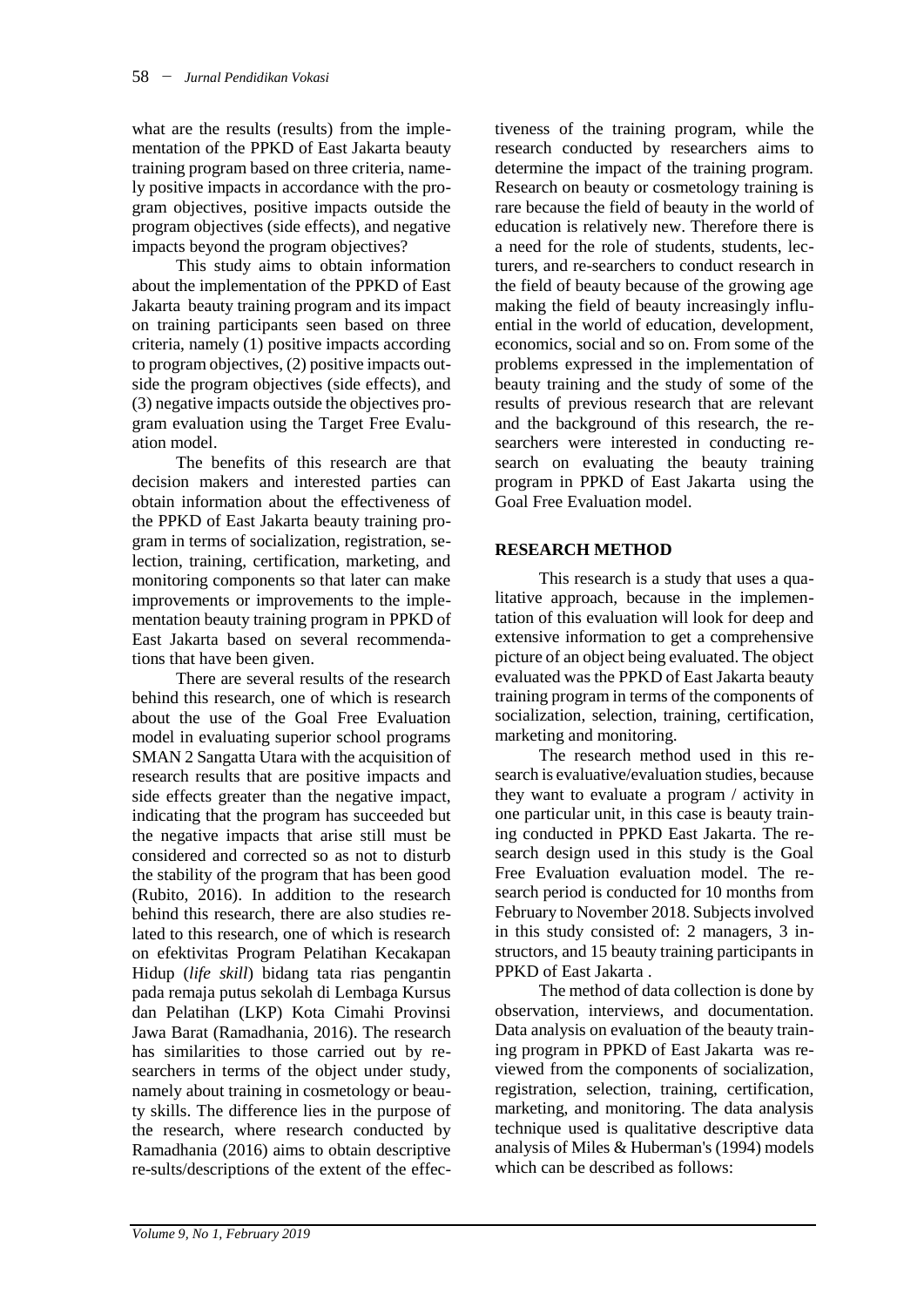



The validity of the data uses data triangulation. In order for the results of the study to be really good, the collected data must have conditions, namely credibility. Strategies to increase data credibility include extension of observation, persistence of research, triangulation, analysis of negative cases and member checking.

#### **RESEARCH RESULTS & DISCUSSION**

Based on the evaluation study of the beauty training program in PPKD of East Jakarta using the Goal Free Evaluation model, there are several things that have been evaluated including the socialization component, including: evaluation of the media used to disseminate information about beauty training in PPKD of East Jakarta and evaluation of socialization activities to the community conducted by PPKD of East Jakarta to the community. Judging from the selection component, it includes: evaluating the suitability of the training participants' registration requirements in participating in the selection and evaluation of the selection flow that the trainee must pass. Judging from the components of the implementation program, including: evaluation of the readiness of facilities and infrastructure used in the implementation of training, and evaluation of the process of implementing beauty training in the classroom. Judging from the competency test or certification component, it includes: evaluation of the PPKD competency test and evaluation of BNSP competency tests. Judging from the marketing component, it includes: an evaluation of the industry that works with PP-KD to market graduates of beauty training and

evaluation of graduates' jobs through PPKD of EastJakarta.Judging from the monitoring component, it includes: evaluation of the presence of communication media between graduates and PPKD and evaluation of job vacancy information provided by PPKD of East Jakarta. For more details about the components and aspects that have been evaluated in the implementation of the beauty training program in PPKD of East Jakarta can be seen in Figure 3.

In evaluating beauty training in PPKD of East Jakarta using the Goal Free Evaluation model, researchers collected data using the method of observation, interviews, and documentation. Through this method, then the results of the evaluation of each component of the beauty training program can be seen as seen in Table 1.

Based on the evaluation of the implementation of the beauty training program in PPKD of East Jakarta using Goal Free Evaluation, the results of the training participants were obtained after participating in beauty training. These impacts include:

### **Positive Impact According to Program Objectives**

The purpose of this PPKD of East Jakarta beauty training program is to form human resources who are ready to enter the world of work in the field of beauty. Based on interviews with 15 trainees, the evaluation of the implementation of the beauty training program in PPKD of East Jakarta using Goal Free Evaluation, the results showed that almost all graduates who had a positive impact after beauty training were those from the socialization component they saw on the web, from the selection component, they fulfill the registration requirements and follow the selection path, from the implementation component they undergo good training without any obstacles, from the certification component to follow the PPKD competency test and BNSP competency test and pass. From the marketing component they get jobs from PPKD, from the monitoring component they continue to establish communication with PPKD and get job vacancies from whatsApp group. Therefore there were no obstacles faced by the training participants so that they had the expected positive impact from the goal of the beauty training program.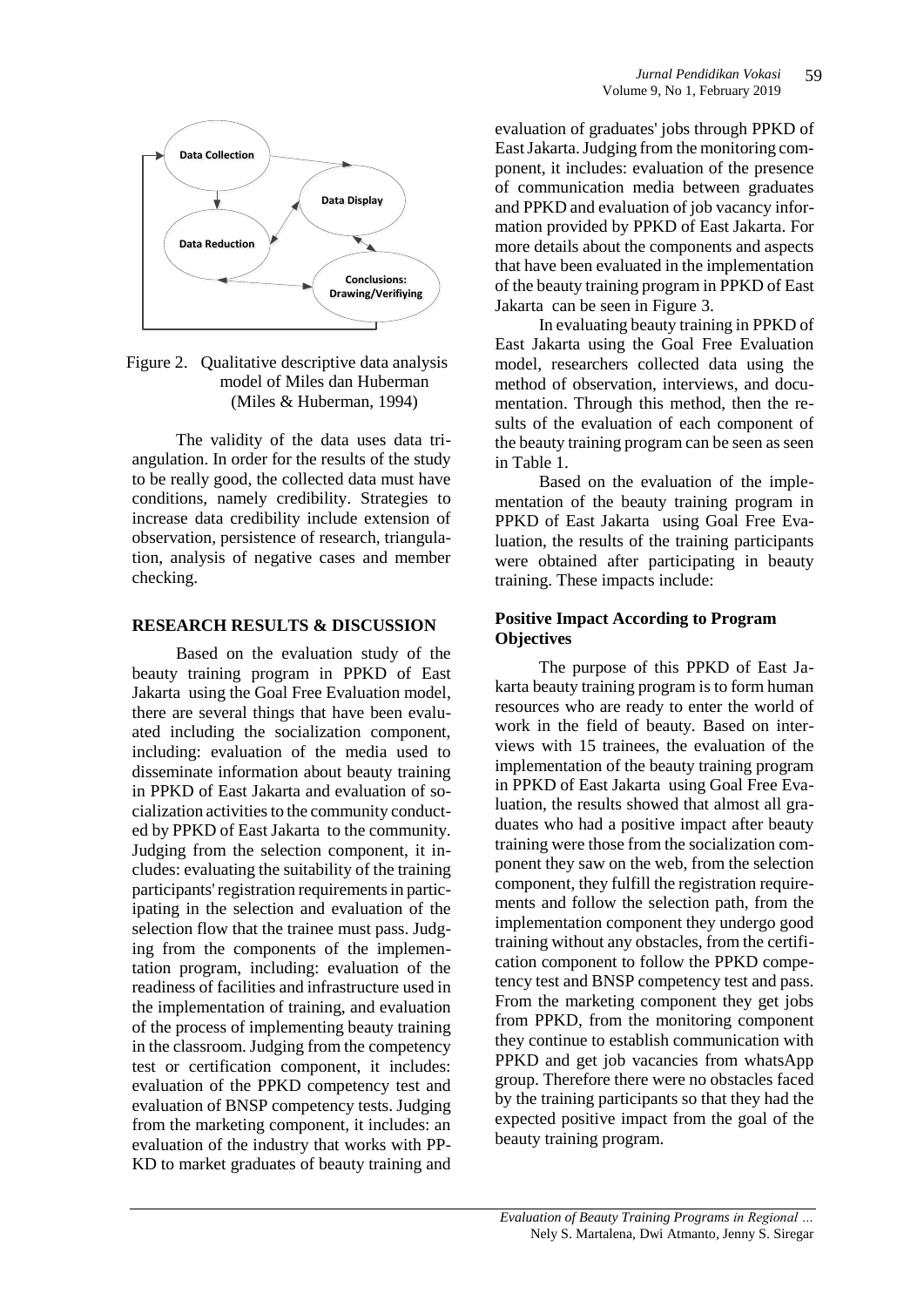

Figure 3. Evaluation of a beauty training component in PPKD of East Jakarta

|                         | No Component                   | Aspek                                                                    | Kriteria evaluasi                                                                                                                                                                      | Hasil evaluasi                                                                                                                                                           |
|-------------------------|--------------------------------|--------------------------------------------------------------------------|----------------------------------------------------------------------------------------------------------------------------------------------------------------------------------------|--------------------------------------------------------------------------------------------------------------------------------------------------------------------------|
| $\mathbf{1}$            |                                | Sosialisation -Media sosialisasi<br>-Kegiatan sosialisasi                | There is appropriate media and<br>there are socialization activities<br>carried out by PPKD                                                                                            | PPKD promotes training<br>through the web and<br>brochures<br>PPKD conducts<br>socialization to certain areas<br>in the kelurahan                                        |
| $\overline{2}$          | Selektion                      | -Syarat pendaftaran<br>-Alur seleksi                                     | Students fulfill the registration<br>requirements and follow the<br>selection path according to the<br>procedure                                                                       | There are some students<br>who do not meet the<br>registration requirements<br>and do not follow the<br>selection path                                                   |
| 3                       | Training<br>Implementa<br>tion | -Infrastructure<br>-Training<br>Implementation                           | There are facilities that support the The infrastructure provided<br>training and training process to run is damaged and the training<br>well                                          | process is a bit constrained                                                                                                                                             |
| $\overline{\mathbf{4}}$ | Sertifikasi                    | -Competency test of<br><b>PPKD</b><br>-Competency test of<br><b>BNSP</b> | Students can pass the competency<br>tests of PPKD and BNSP                                                                                                                             | All students take the<br>competency test of PPKD<br>and BNSP and they can<br>graduate                                                                                    |
| 5                       | Marketing                      | -Job of graduates                                                        | -Corporate cooperation PPKD cooperates with the work<br>industry to market graduates and<br>graduates to get jobs                                                                      | PPKD has no permanent<br>cooperation with the beauty<br>industry so that most<br>graduates get their own jobs                                                            |
| 6                       | Monitoring                     | -Comunication media<br>-Information of job<br>vacancy                    | There is a communication medium There are whatsApp groups<br>that maintains communication<br>links between graduates and the<br>PPKD and PPKD informs each<br>job opening to graduates | that can establish<br>communication links<br>between graduates and<br>PPKD parties and if there<br>are job information that is<br>informed through the<br>WhatsApp group |

|  |  |  |  |  | Table 1. Evaluation Results of Beauty Training Components in PPKD of East Jakarta |  |  |  |
|--|--|--|--|--|-----------------------------------------------------------------------------------|--|--|--|
|--|--|--|--|--|-----------------------------------------------------------------------------------|--|--|--|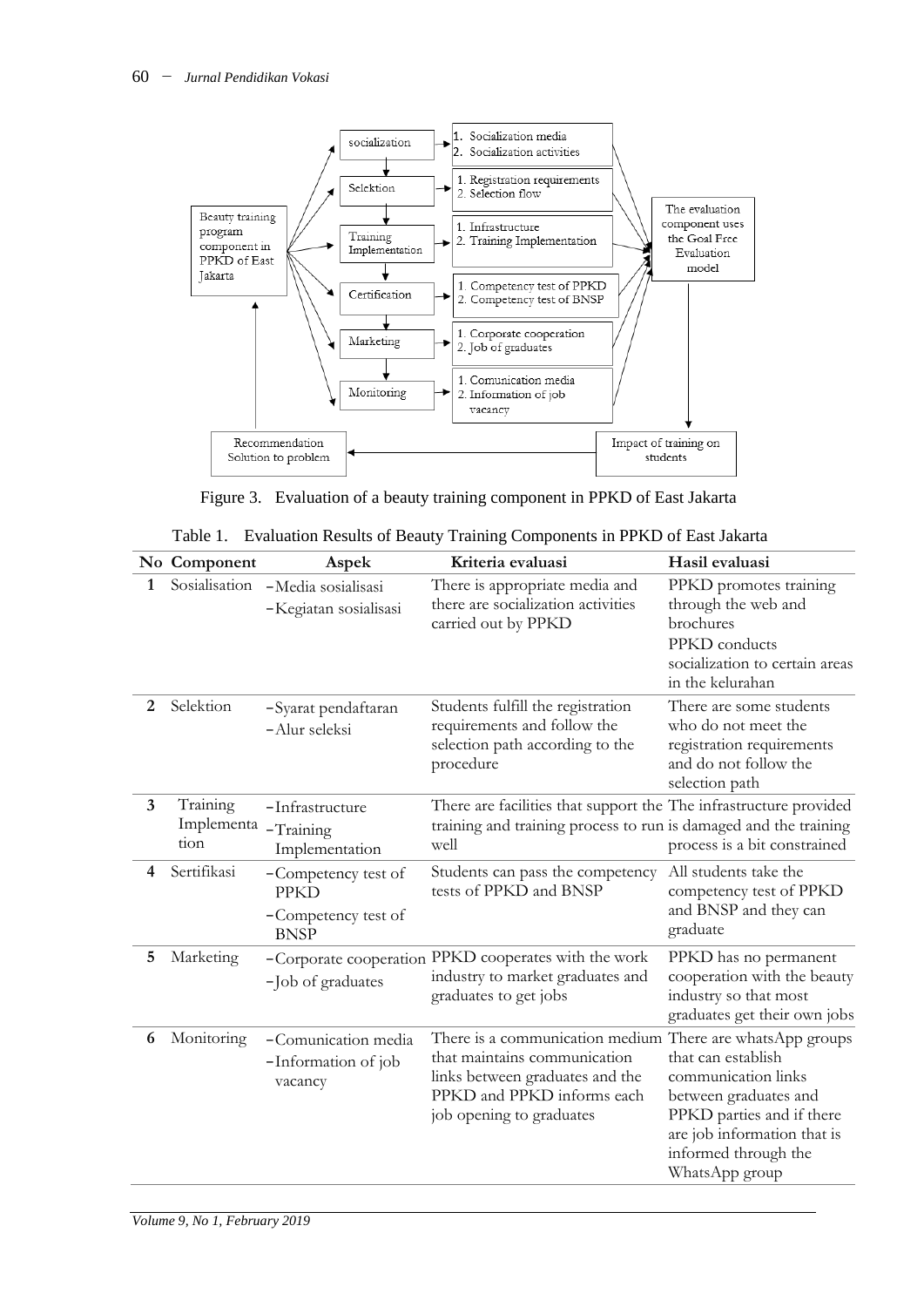### **Positive Impact Outside the Program Objectives (Side Effects)**

Based on interviews with 15 trainees, evaluating the implementation of the beauty training program in PPKD of East Jakarta using Goal Free Evaluation, the results showed that almost all graduates also had side effects after beauty training, namely those of all components fulfilling the evaluation criteria, but the difference in The implementation component obtained data that they were more enthusiastic and earnest so that the knowledge and skills obtained were in accordance with what they wanted and the marketing component obtained data that they were not only dependent on the promotion of jobs provided by PPKD, but they were able to get jobs, most of these informants received freelance as makeup artists (MuA), had confidence in work and some established businesses in the beauty sector such as salons and makeup studios.

### **Negative Impact Outside the Program Objectives**

Based on interviews with 15 trainees, evaluating the implementation of the beauty training program in PPKD of East Jakarta using Goal Free Evaluation, the results showed that only a few of the graduates had a negative impact after beauty training, namely those from the socialization component they got from friends or acquaintances. from the selection component they did not meet the registration requirements and followed the selection flow because the reason for meeting the quota of prospective training participants was immediately passed, from the implementation component they were trained in earnest so that the knowledge and skills taught could not be well received, from the certification component PPKD competency test and BNSP competency test and pass but cannot use the certificate properly, from the marketing component they do not get a job from PPKD because it is inconclusive to be promoted, and from the monitoring component they do not in communication with PPKD and get job info from whatsApp group but ignore it. Therefore, the training participants could not develop their potential or human resources to enter the world of work in the field of beauty so that they did not get jobs.

#### **CONCLUSION**

The results of this study shows that, in general, that the implementation of the beauty training program in PPKD of East Jakarta has been going well but there are still shortcomings, including: (1) in the socialization component, the PPKD has promoted beauty training through websites and brochures, as well as socializing beauty training in existing villages in East Jakarta, (2) the selection component showed that the registration requirements and selection path of the training participants were not all according to the procedures that were supposed to, (3) in the training implementation component the results provided were damaged and the training process was limited, (4) the certification component obtained results that all students take the PPKD competency test and BNSP can pass, (5) in the marketing component the results show that there is no permanent collaboration with the beauty industry so that most graduates get their own jobs, and (6) the monitoring component has il that there are WhatsApp groups that can establish communication links between graduates and PPKD parties and if there are job information that is informed through the Whats-App group.

Although in general it is said that the PPKD of East Jakarta beauty training program has been going well, there have been impacts on the training participants after attending beauty training. These impacts include: (1) the positive impact according to the program objectives is felt by almost all training participants, namely they can increase knowledge and skills in the field of beauty so that they are ready to enter the workforce, (2) a positive impact outside the program objectives freelance work as a makeup artist, having selfconfidence in work, having confidence in work, and daring to open a business in the field of beauty, (3) negative impacts outside the program's objectives were felt by a small number of participants who were less serious and focused on training ie they did not can receive the material taught so it is not ready to enter the workforce.

Based on the results of the evaluation of training components and the impact of the training participants after participating in beauty training at PPKD of East Jakarta , there were several recommendations that researchers